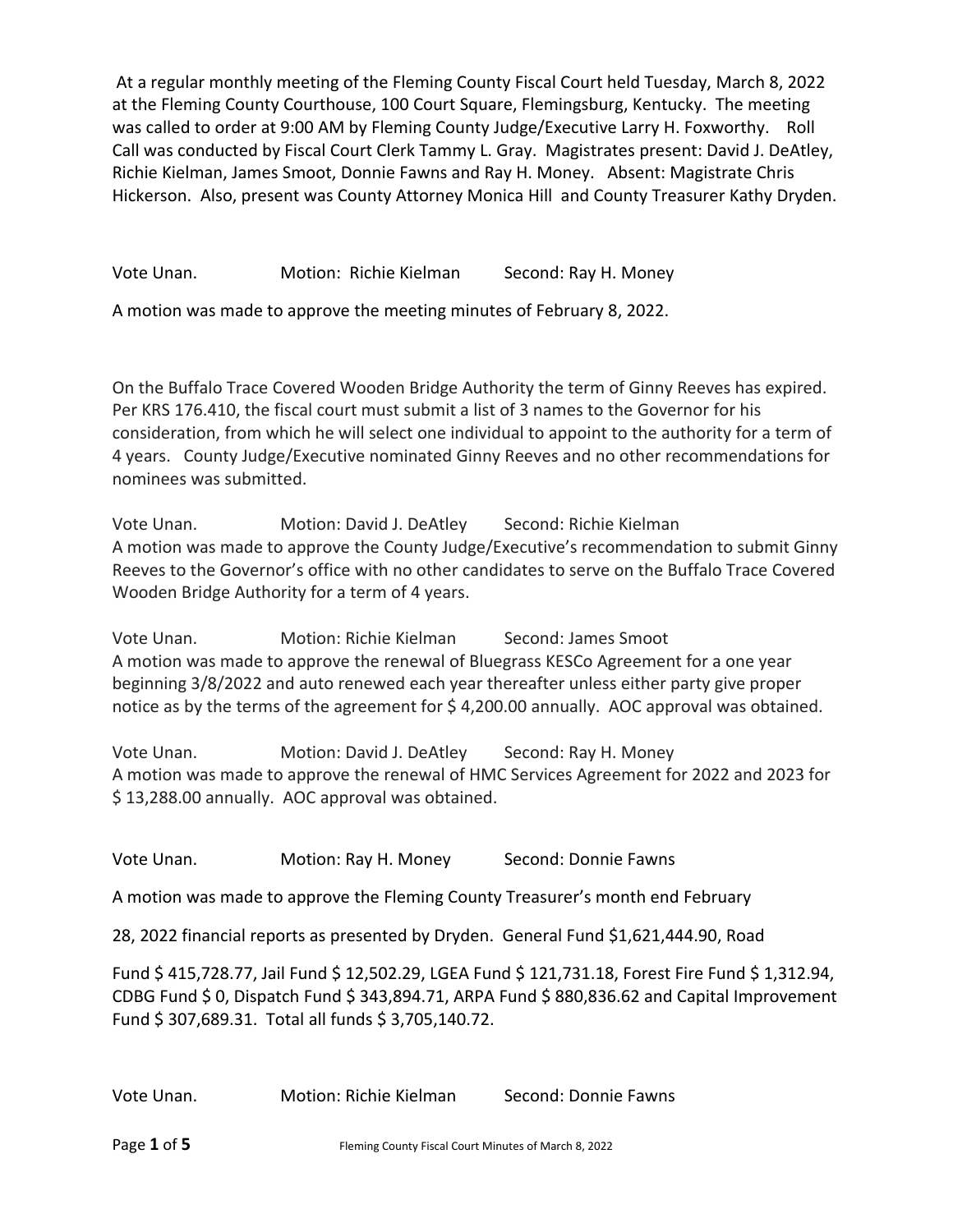A motion was made to approve the Budget Transfers as presented by Dryden.

Vote Unan. Motion: Richie Kielman Second: Donnie Fawns

A motion was made to approve the Cash Transfers as presented by Dryden.

Vote Unan. Motion: Ray H. Money Second: Richie Kielman

A motion was made to approve the second reading and passage of Ordinance 22-1353 Budget Amendment as read by Dryden.

The Fiscal Year 2022-2023 Jail Fund Budget was presented by Dryden.

Motion: Ray H. Money Second: James Smoot

A motion was made to set elected officials salaries pursuant to KRS 64.530(4) and KRS 64.5275 for calendar year 2022 effective January 1, 2022. Roll call vote was taken regarding the magistrates' salary which included the 7% Cost of Living allocation. Voting No: Magistrates DeAtley, Kielman, Smoot and Fawns. Voting Yes: Magistrate Money. All elected official salaries were approved as presented by Dryden and the magistrates' salary will kept the same as the current year and not include the 7% increase.

Vote Unan. Motion: David J. DeAtley Second : Richie Kielman

A motion was made to approve the Claims reports and Carry In Claims reports as presented including \$ 65.00 for dispatch testing.

Vote Unan. Motion: David J. DeAtley Second: Donnie Fawns

A motion was made to approve the January 2022 County Road Maintenance report totaling

\$ 166,630.80.

Magistrate Kielman stated he inspected the location of a private lane ( Price Road ) that has created drainage issues and deteriorating asphalt conditions on Poplar Grove Road ( CR 1176 ) without seeking consent by the County Road Department. Kielman confirmed the severity of the situation creating traffic safety issues for school route and constituents.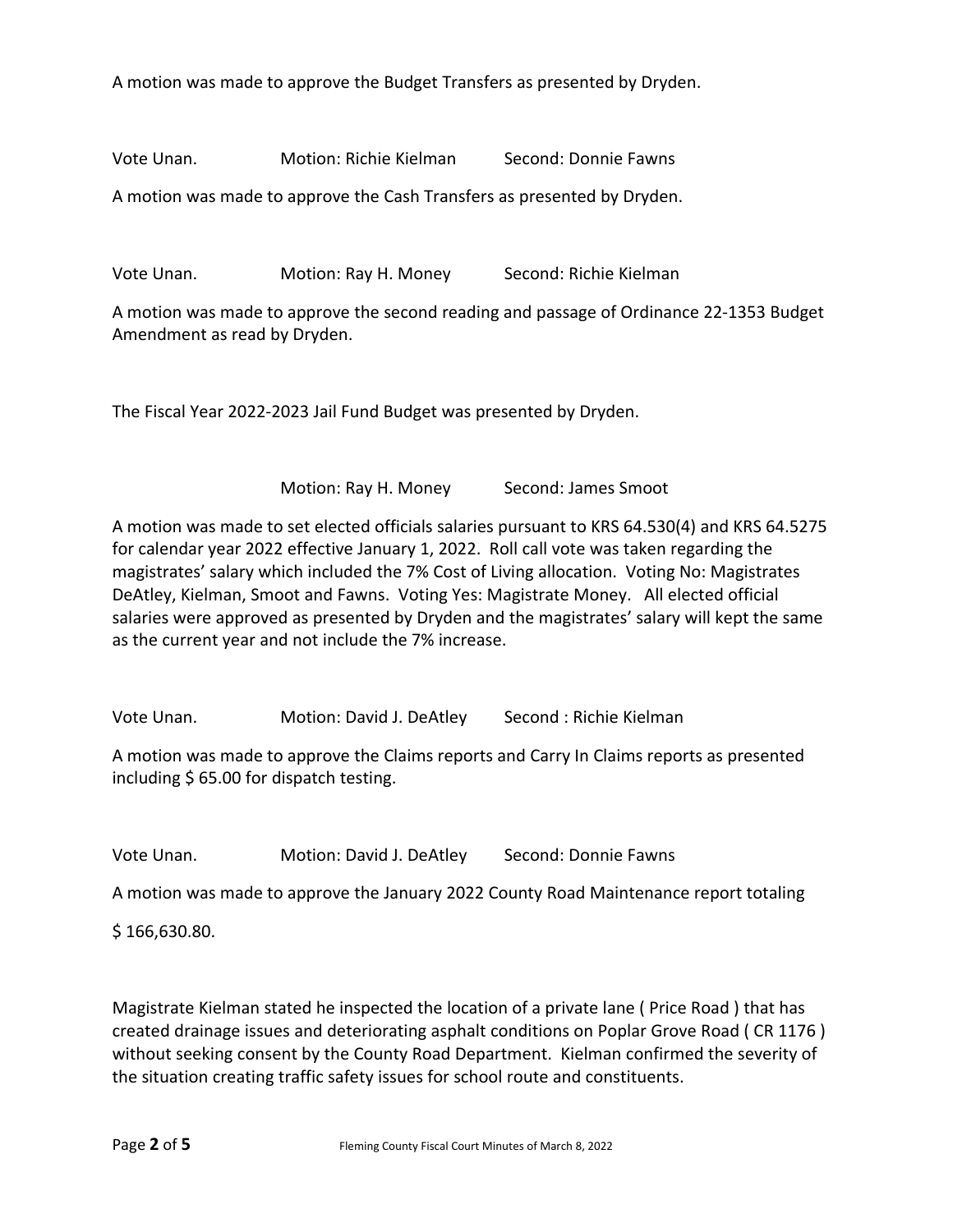County Attorney Hill stated several attempts have been conducted to contact the land owners who created a new entrance off Concord Road (CR 1225) without seeking consent by the County Road Department. As of today, Hill has not received any response back from the land owners. It was determined that the unapproved entrance has produced excess muddy conditions and water runoff issues that is a safety hazard for local traffic and school bus route. County Attorney Hill advised pursuant to KRS 179, 265, 300, 310 and 380 that the county must take action to alleviate the safety hazard and the landowners will be notified by certified mail.

Vote Unan. Motion: Ray H. Money Second: Richie Kielman

A motion was made to approve the Fleming County Clerk's month end February 28, 2022 report as presented by Fritz.

Discussion was held regarding 2022 motor vehicles tax rates, election laws, state approved voting locations, early voting and absentee voting by Fritz.

Vote Unan. Motion: James Smoot Second: Ray H. Money

A motion was made to approve the Fleming County Sheriff's month end report of February 28, 2022.

Vote Unan. Motion: Richie Kielman Second: James Smoot

A motion was made to approve the final 2021 Fleming County Sheriff's  $4<sup>th</sup>$  Quarter report.

Vote Unan. Motion: Richie Kielman Second: Donnie Fawns

A motion was made to approve Resolution 22-1361 adopting the Buffalo Trace Regional Mitigation Plan and give the County Judge/Executive the authority sign and execute the Plan and Resolution.

Vote Unan. Motion: Ray H. Money Second: Donnie Fawns

A motion was made to approve the amended Brandstetter Carroll Architect Services contract for the new Senior Center Project.

Dispatch Director Charlotte Benton update the Fiscal Court of February's requests for services.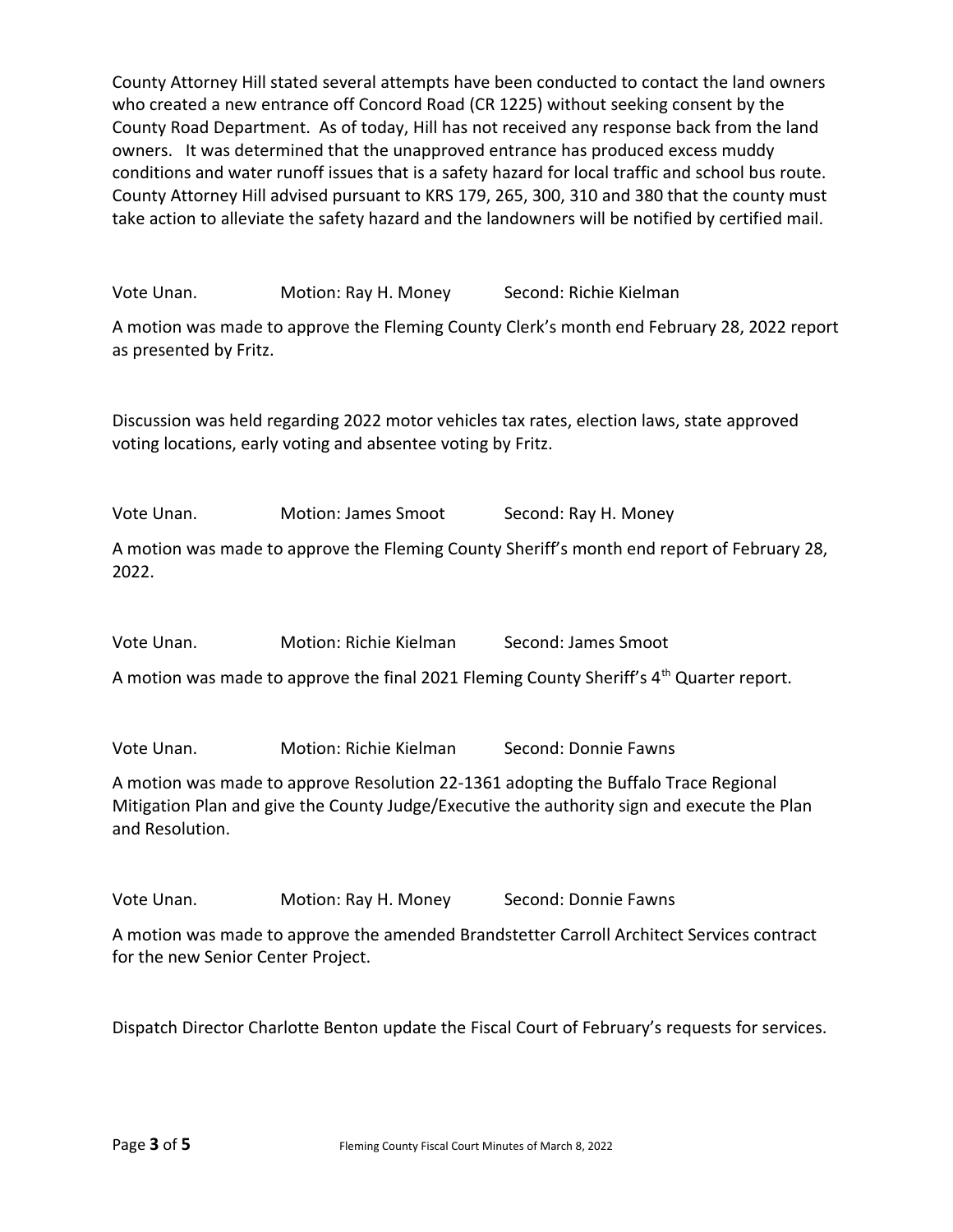One sealed bid was received for a new Dispatch CAD system from ID Networks for the initial price of \$ 153,870.00. Within that total the \$ 17,250.00 for mobile CAD system cannot be included in the 2022 KY 911 Services Board Grant Application per Benton.

Vote Unan. Motion: Donnie Fawns Second: James Smoot

A motion was made to accept the sealed bid from ID Networks for \$ 153,870.00 and award contingent on approval of Ky 911 grant funding.

Vote Unan. Motion: Richie Kielman Second: David J. DeAtley

A motion was made to approve the purchase of ID Networks mobile CAD system separately if the grant funding is awarded in the amount of \$17,250.00.

Vote Unan. Motion: David J. DeAtley Second: Richie Kielman

A motion was made to increase the hourly pay rate to \$ 12.00 for entry level telecommunicators.

Vote Unan. Motion: David J. DeAtley Second: Richie Kielman

A motion was made to approve hire Adam Ray as part-time telecommunicator and IT support services for dispatch center.

Discussion was held regarding updating the 2003 county road map. The process will entail identifying duplicate road names that exist amongst private roads, county roads, state roads and city streets which will assist with alleviating difficulties with emergency services respond time while effecting the least number of residents.

Vote Unan. Motion: Richie Kielman Second: Ray H. Money

A motion was made to approve the hiring of a part-time transport officer.

Discussion was held regarding the accumulation of trash along roadways.

Discussion was held regarding the purchase of Lot 7 containing 1.28 acres for \$ 96,150.00 at the Hyatt Development and adjacent to the Senior Center project lot.